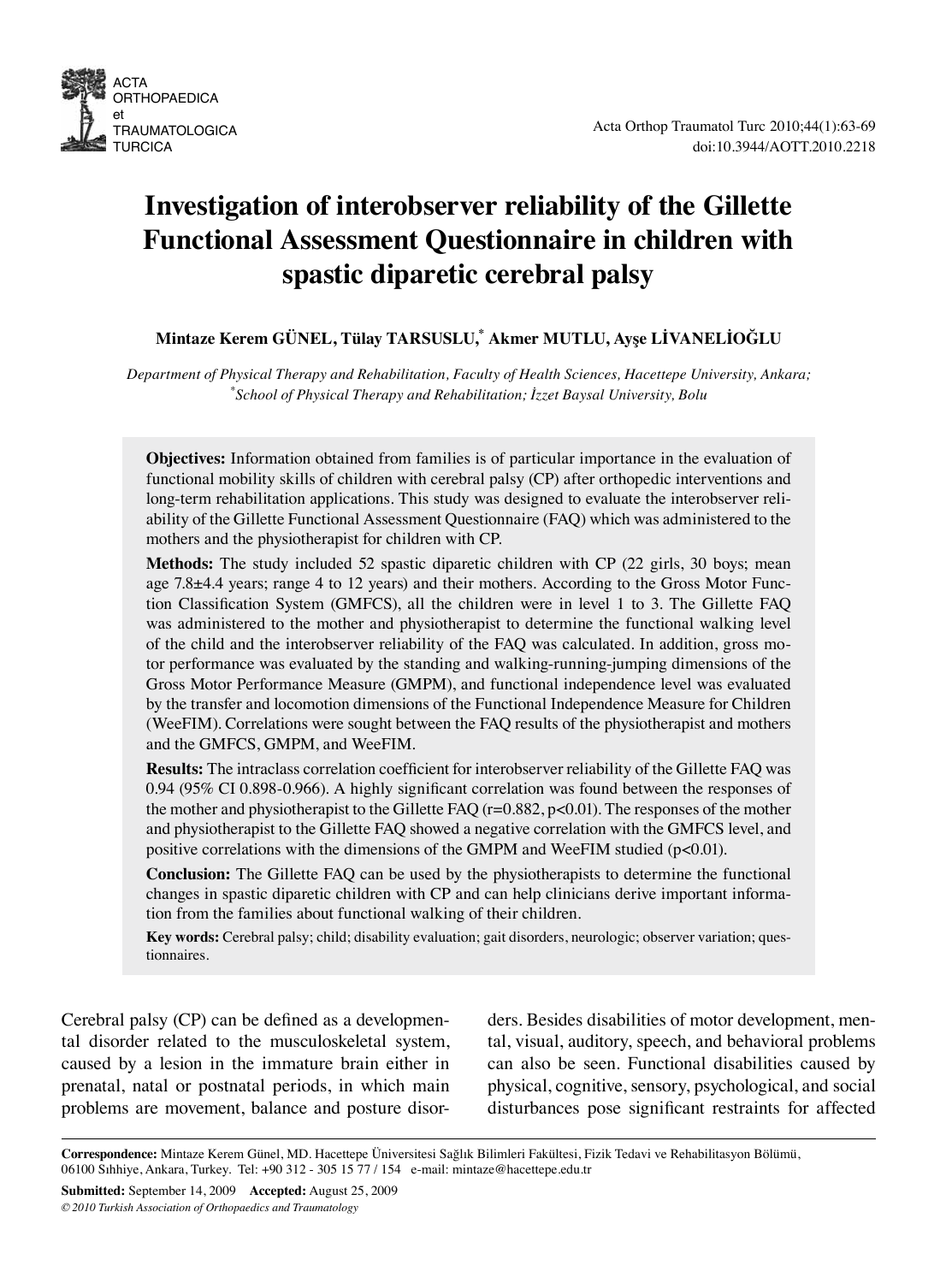Classification of CP on the basis of clinical findings encompasses five types, being spastic, dyskinetic, ataxic, hypotonic, and mixed.[3] The majority of CP cases are spastic with a prevalence of about 70%. Diparetic children with CP, in whom the effect of spasticity is mainly seen in the lower extremities, have difficulty in performing reciprocal movements of crawling and walking. On standing, scissoring of lower extremities is observed. They have narrow step width and their feet have tendency for equinus and inversion. The muscles that spasticity affects most in diparetic cases are flexors, adductors and internal rotators of the hip, knee flexors, and plantar flexors, evertors/invertors of the ankle. This results in secondary weakness of the antagonists leading to contractures, deformities, and postural abnormalities. In the standing posture, a general extensor tone dominance is observed. Together with weakness of the hip abductors, an adaptive Trendelenburg gait pattern develops in the lower extremities. Hip flexor spasticity increases lordosis and tension of the quadriceps muscle, causing genu recurvatum. The most common ankle problems in spastic diparetic children are spastic equinus, pes varus, and pes valgus. Crouch gait is a common walking abnormality in these children. $[2,4,5]$ 

Physical therapy applications in diparetic children focus on improving gait and posture deformities caused by spasticity, increasing their independence levels in daily activities and social participation, and increasing walking performance.<sup>[6-8]</sup>

Children with CP should not only be assessed for motor skills (changes in muscle tone, co-contraction of the muscles, involuntary trunk and extremity movements, stabilization of extremities, reactions involving correction, balance and protection, sitting balance, upper extremity and hand functions, sense-perception problems), but also for their needs including orthesis, mobilization tools, and other supportive tools and devices, and for cooperation of the family and their level of knowledge on the disease.<sup>[9]</sup>

There are various tools for the evaluation of motor level, functional development, and daily living activities including the Gross Motor Function Measure, Gross Motor Function Classification System (GMFCS), Pediatric Functional Independence Measure (WeeFIM) and, for measuring muscle tone, the Modified Ashworth Scale and Ashworth Scale.[4,9-12]

In children with CP, evaluation of walking and functional independence level is frequently made to determine the effectiveness of treatment especially after use of orthosis, medical treatment, surgical procedures, and physiotherapy-rehabilitation applications. Observational methods of evaluation not only give significant information to rehabilitation practitioners but also are helpful and practical in eliciting information from family members and caregivers. One important advantage of observational methods of evaluation is that they provide information on functional walking.[13-15]

 Apart from clinical usage, gait analysis is used in studies on joint biomechanics with addition of pressure measurements to kinetic and kinematic measurements. A growing number of studies incorporate techniques of gait analysis in the evaluation of biomechanics of joints of the lower extremity, knee, hip, and ankle, and the mechanics of reconstructions performed in these joints. However, especially in developing countries, kinetic and kinematic analyses requiring computer systems and video camera measurements are not routinely available due to their complexity and expensiveness, making observational methods of evaluation and elicitation of information from families practical ways of walking assessment.<sup>[16,17]</sup> Some examples of observational walking scales used in children with CP include the Gillette Functional Assessment Questionnaire (FAQ), Physician Rating Scale, and Functional Mobility Scale.<sup>[13]</sup>

Considering the importance of information obtained from families in the evaluation of functional mobility skills after orthopedic interventions and long-term rehabilitation applications, this study was designed to evaluate the interobserver reliability of the Gillette FAQ which is frequently used in children with CP for clinical and scientific studies. To test the reliability of information obtained from parents, we assessed the consistency between the responses of the mother and the physiotherapist to the Gillette FAQ. We also aimed to introduce the functional walking ability scale to clinicians working in the field of pediatric rehabilitation.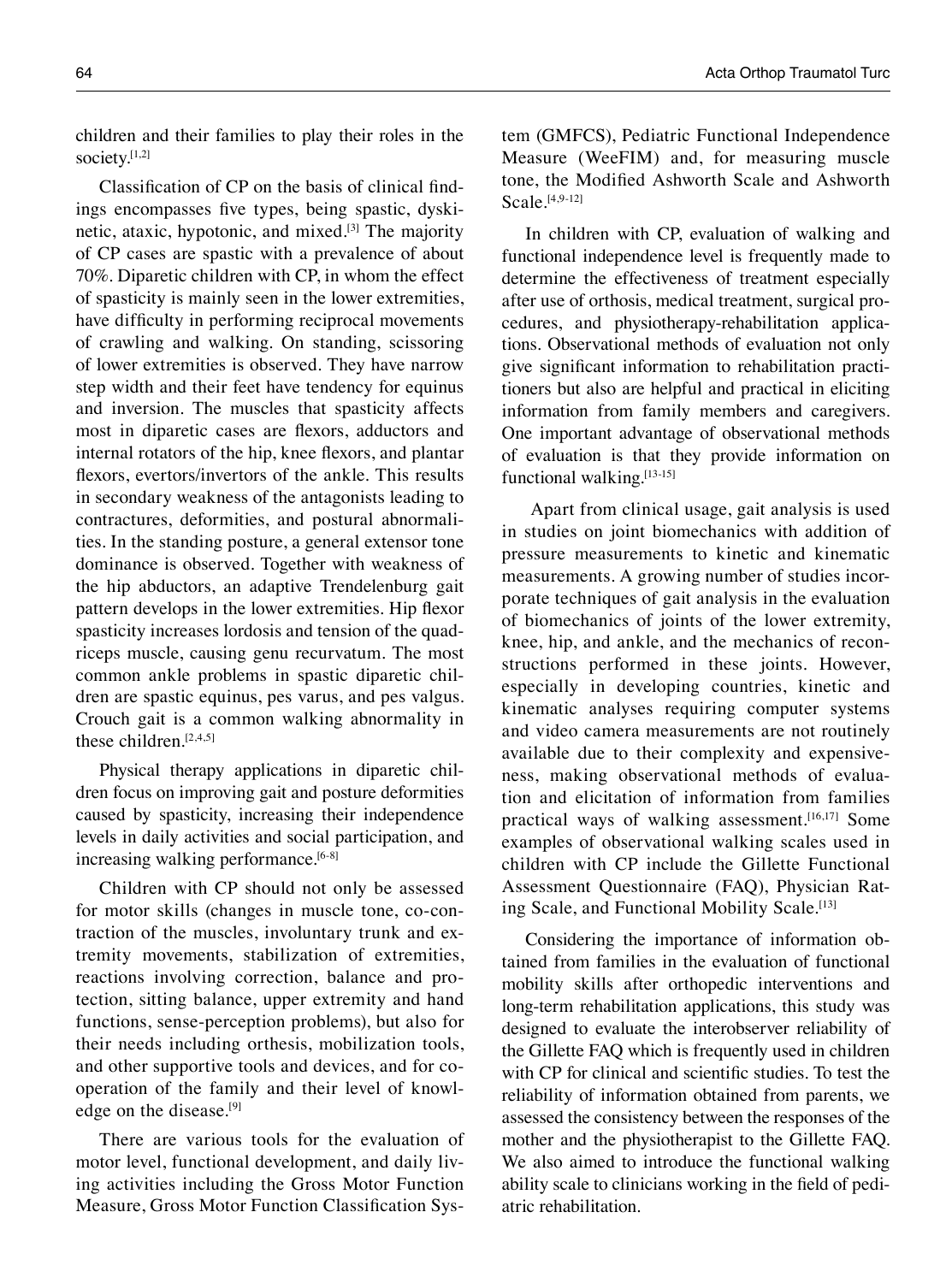| Table 1<br><b>Gross Motor Function Classification System</b> |                                                                                                |  |  |  |  |
|--------------------------------------------------------------|------------------------------------------------------------------------------------------------|--|--|--|--|
| Level                                                        | Degree of function                                                                             |  |  |  |  |
| 1                                                            | Walks without restrictions, but has some                                                       |  |  |  |  |
| 2                                                            | limitations in advanced gross motor skills.<br>Walks without an assistive mobility device, but |  |  |  |  |
| 3                                                            | has limitations walking in the community.<br>Walks with an assistive mobility device and       |  |  |  |  |
|                                                              | has limitations walking in the community.                                                      |  |  |  |  |
| 4                                                            | Self-mobility with limitations. Relies on<br>wheeled mobility in the community.                |  |  |  |  |
| 5                                                            | Has no means of independent mobility,                                                          |  |  |  |  |
|                                                              | needs adaptive equipment and assistive<br>technology, and is transported.                      |  |  |  |  |

## **Patients and methods**

The study included 52 pediatric patients (22 girls, 30 boys; mean age 7.8±4.4 years; range 4 to 12 years) with spastic diparetic CP (GMFCS level 1-3), who were referred to the Department of Physical Therapy and Rehabilitation, Hacettepe University Faculty of Health Sciences, between February and October 2007. Patients younger than 4 years of age and those who received botulinum toxin or underwent orthopedic surgery within the past six months were excluded.

Written informed consent was obtained from the mothers. The study was approved by the Ethics Committee of Hacettepe University and was registered at Hacettepe University Scientific Research Unit with Project No. 03.02.401.002.

The Gross Motor Function Classification System is a five-level classification system used to classify gross motor functions of children with CP. It was developed by Palisano et al.<sup>[18]</sup> in 1997. Gross motor function at each level is described in Table 1.

## **Methods of evaluation**

*The Gillette Functional Assessment Questionnaire (FAQ).* It aims to elicit information from families and consists of 10 levels to evaluate functional walking (Table 2). Validity and reliability studies have shown that it reflects the degree of functional walking through information obtained from families in cases of chronic neurological disorders and musculoskeletal disorders that affect walking.<sup>[4]</sup> As the Turkish version of the Gillette FAQ was not available, the questionnaire was first translated into Turkish by the authors through forward and backward translation. The final version of the questionnaire was approved and used in the study.

*The Gross Motor Performance Measure (GMPM).* It is a standardized observational evaluation measure and it measures the level of performance determined by gross motor ability in children with CP. It consists of 20 items derived from the Gross Motor Function Measure. Performance is rated based on alignment of body parts while making a movement, coordination,

| Table 2                                                                                                                           |                                                                                                             |  |  |  |  |  |
|-----------------------------------------------------------------------------------------------------------------------------------|-------------------------------------------------------------------------------------------------------------|--|--|--|--|--|
| Gillette Functional Assessment Questionnaire:<br>Functional Walking Scale*                                                        |                                                                                                             |  |  |  |  |  |
| Please choose the one answer below that best describes your                                                                       |                                                                                                             |  |  |  |  |  |
| child's walking abilities. Choose only one answer.                                                                                |                                                                                                             |  |  |  |  |  |
| 1                                                                                                                                 | Cannot take any steps at all.                                                                               |  |  |  |  |  |
| 2                                                                                                                                 | Can do some stepping on his/her own with the help of                                                        |  |  |  |  |  |
|                                                                                                                                   | another person. Does not take full weight on feet;                                                          |  |  |  |  |  |
|                                                                                                                                   | does not walk on routine basis.                                                                             |  |  |  |  |  |
| 3                                                                                                                                 | Walks for exercise in therapy and/or less than                                                              |  |  |  |  |  |
|                                                                                                                                   | typical household distances.                                                                                |  |  |  |  |  |
| 4                                                                                                                                 | Walks for household distances, but makes slow                                                               |  |  |  |  |  |
|                                                                                                                                   | progress. Does not use walking at home as                                                                   |  |  |  |  |  |
|                                                                                                                                   | preferred mobility, but prefers to crawl or roll for                                                        |  |  |  |  |  |
|                                                                                                                                   | speed or efficiency. (Walks for therapy or exercise)                                                        |  |  |  |  |  |
| 5                                                                                                                                 | Walks for household distances routinely at home                                                             |  |  |  |  |  |
|                                                                                                                                   | and/or school. Indoor walking only.                                                                         |  |  |  |  |  |
| 6                                                                                                                                 | Walks more than 15-50 feet outside the home but                                                             |  |  |  |  |  |
|                                                                                                                                   | usually uses a wheelchair or stroller for community                                                         |  |  |  |  |  |
|                                                                                                                                   | distances or in congested areas.                                                                            |  |  |  |  |  |
| 7                                                                                                                                 | Walks outside for community distances, but only                                                             |  |  |  |  |  |
|                                                                                                                                   | on level surfaces (cannot perform curbs, uneven                                                             |  |  |  |  |  |
|                                                                                                                                   | terrain, or stairs without assistance of another person).                                                   |  |  |  |  |  |
| 8                                                                                                                                 | Walks outside the home for community distances,                                                             |  |  |  |  |  |
|                                                                                                                                   | is able to get around on curbs and uneven terrain                                                           |  |  |  |  |  |
|                                                                                                                                   | in addition to level surfaces, but usually requires                                                         |  |  |  |  |  |
|                                                                                                                                   | minimal assistance or supervision for safety.                                                               |  |  |  |  |  |
| 9                                                                                                                                 | Walks outside the home for community distances,                                                             |  |  |  |  |  |
|                                                                                                                                   | easily gets around on level ground, curbs, and                                                              |  |  |  |  |  |
|                                                                                                                                   | uneven terrain, but has difficulty (or requires                                                             |  |  |  |  |  |
|                                                                                                                                   | minimal assistance or supervision) with running                                                             |  |  |  |  |  |
|                                                                                                                                   | climbing and/or stairs. Has some difficulty keeping                                                         |  |  |  |  |  |
|                                                                                                                                   | up with peers.                                                                                              |  |  |  |  |  |
|                                                                                                                                   | 10 Walks, runs, and climbs on level and uneven terrain<br>and does stairs without difficulty or assistance. |  |  |  |  |  |
|                                                                                                                                   | Is typically able to keep up with peers.                                                                    |  |  |  |  |  |
|                                                                                                                                   |                                                                                                             |  |  |  |  |  |
| *Gillette Children's Specialty Healthcare. Available from:<br>http://www.gillettechildrens.org/fileUpload/GFAQsurveypreview2.pdf. |                                                                                                             |  |  |  |  |  |
|                                                                                                                                   |                                                                                                             |  |  |  |  |  |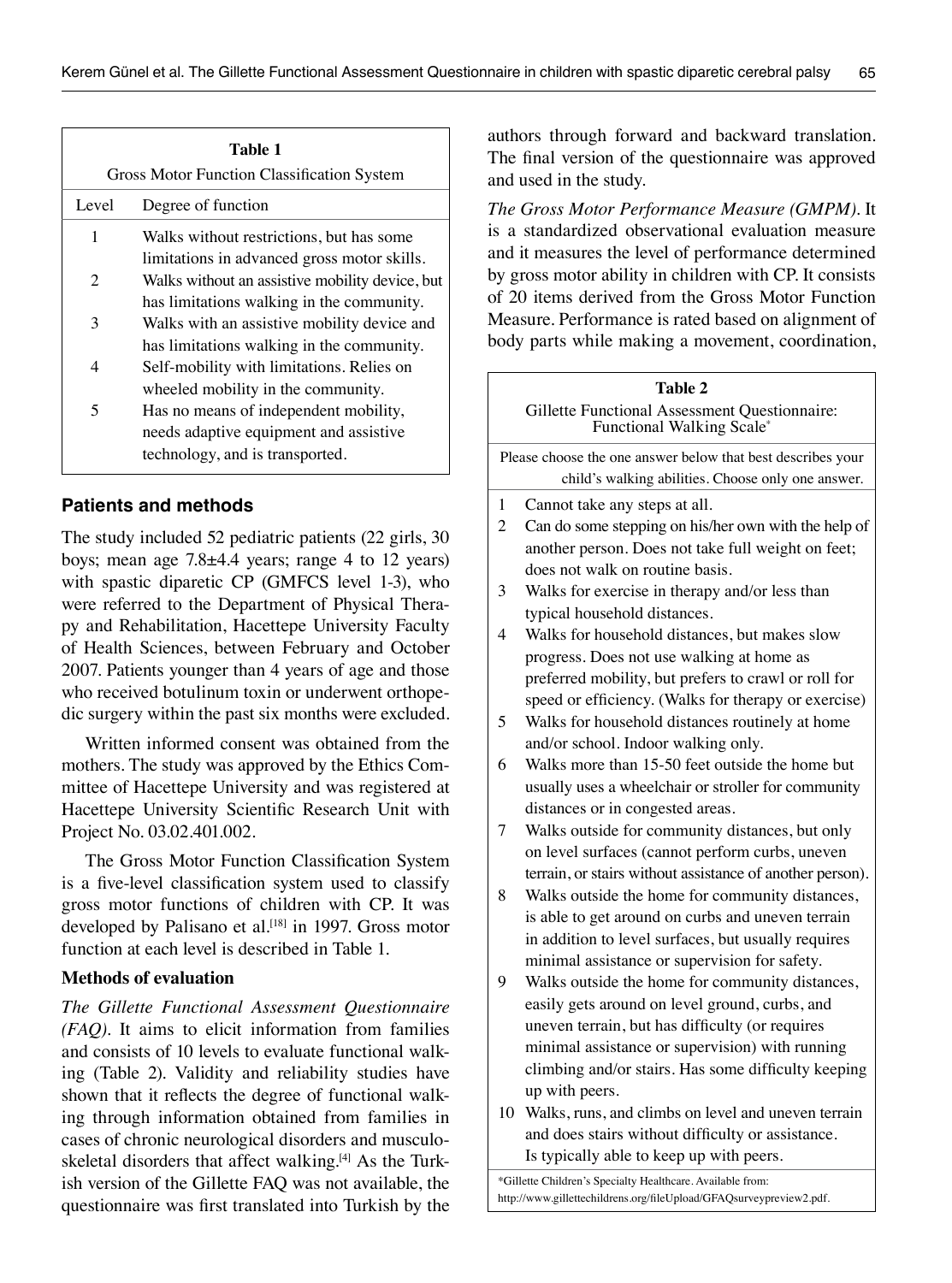stability, weight shift, and dissociation. In our study, we used the two dynamic dimensions of the GMPM which are directly related to walking: standing and walking-running-jumping.<sup>[19]</sup>

*Functional Independence Measure (WeeFIM).* It contains 18 items in six dimensions, being self-care, sphincter control, transfers, locomotion, communication, and social cognition. Every item in these dimensions is rated from 1 to 7 depending on whether the child needs aid while performing the function, whether it is done within normal time limits, or whether a supportive device is required. Completion of the task with full dependence on aid is rated as 1, while 7 is accorded to accomplished tasks performed in total independence, timely, and in safety. The overall score ranges from a minimum of 18 (totally dependent) to a maximum of 126 (totally independent). In our study, transfer and locomotion dimensions of the WeeFIM were used.<sup>[20,21]</sup>

Evaluation of the children with the Gillette FAQ, GMPM, and WeeFIM was made by a physiotherapist (TT) having eight years of experience in the field of pediatric rehabilitation. Then, the Gillette FAQ was read to the mothers, elucidations were made where necessary, and their responses were recorded.

#### **Statistical analysis**

The mean and standard deviation (SD) for each test were calculated. The intraclass correlation coefficient (Cronbach's alpha) with 95% confidence intervals was calculated to determine interobserver reliability of the FAQ responses given by the mother and the physiotherapist. Inter-rater agreement was considered low, moderate, and high at coefficient values of <0.50, 0.50 to 0.75, and >0.75, respectively. Spearman's correlation analysis was used to assess the relationship between WeeFIM, GMPM, and the physiotherapist's and the mother's FAQ results. A *p* value of less than 0.05 was considered significant. All the statistical analyses were made using the SPSS software package for Windows (ver. 11.01).

## **Results**

Demographic characteristics and Gillette FAQ, GMPM, and WeeFIM scores of the patients are presented in Table 3. According to the GMFCS, 10 patients  $(19.2\%)$  were in level 1, 22 patients  $(42.3\%)$ were in level 2, and 20 patients (38.5%) were in level 3. Distribution of Gillette FAQ, GMPM, and WeeFIM scores according to the GMFCS levels is shown in Table 4.

A highly significant correlation was found between the responses of the mother and physiotherapist to the Gillette FAQ ( $r=0.882$ ,  $p<0.01$ ). The intraclass correlation coefficient for interobserver reliability was 0.94 (95% CI 0.898-0.966).

Both the responses of the mother and physiotherapist to the Gillette FAQ showed the following correlations with the three instruments of evaluation:

• Negative correlation with the GMFCS levels (mother, r= $-0.819$ , p<0.01; physiotherapist, r= $-0.768$ , p<0.01);

• Positive correlation with the GMPM: standing (mother,  $r=0.612$ ,  $p<0.01$ ; physiotherapist,  $r=0.654$ , p<0.01); walking-running-jumping (mother, r=0.673,  $p<0.01$ ; physiotherapist,  $r=0.730$ ,  $p<0.01$ );

• Positive correlation with the WeeFIM: transfer (mother,  $r=0.554$ ,  $p<0.01$ ; physiotherapist,  $r=0.583$ ,  $p<0.01$ ); locomotion (mother,  $r=0.653$ ,  $p<0.01$ ; physiotherapist,  $r=067$ ,  $p<0.01$ ).

## **Discussion**

It is very difficult to evaluate functional walking ability of children with CP. Conventional gait analyses are not able to evaluate the functional dimension of

| Table 3<br>Demographic characteristics and Gillette FAQ,<br>GMPM, and WeeFIM scores of the patients                                            |                 |           |  |  |  |  |
|------------------------------------------------------------------------------------------------------------------------------------------------|-----------------|-----------|--|--|--|--|
|                                                                                                                                                | $Mean \pm SD$   | Range     |  |  |  |  |
| Height (cm)                                                                                                                                    | $114.3 + 27.4$  | 80-157    |  |  |  |  |
| Weight (kg)                                                                                                                                    | $23.9 + 15.9$   | $11 - 75$ |  |  |  |  |
| Age (years)                                                                                                                                    | $7.8 + 4.4$     | $3 - 12$  |  |  |  |  |
| Gillette FAQ                                                                                                                                   |                 |           |  |  |  |  |
| Physiotherapist                                                                                                                                | $6.0+2.9$       | $2 - 10$  |  |  |  |  |
| Mother                                                                                                                                         | $62+28$         | $2 - 10$  |  |  |  |  |
| <b>GMPM</b>                                                                                                                                    |                 |           |  |  |  |  |
| Total                                                                                                                                          | $153.3+49.9$    | 42-240    |  |  |  |  |
| Standing                                                                                                                                       | $31.3 + 17.1$   | $0 - 60$  |  |  |  |  |
| Walking-running-jumping                                                                                                                        | $27.2 \pm 14.8$ | $6-60$    |  |  |  |  |
| WeeFIM                                                                                                                                         |                 |           |  |  |  |  |
| Total                                                                                                                                          | $91.2 \pm 25.5$ | 49-126    |  |  |  |  |
| Transfer                                                                                                                                       | $15.8 + 5.5$    | $4 - 21$  |  |  |  |  |
| Locomotion                                                                                                                                     | $10.5 \pm 3.4$  | $3-16$    |  |  |  |  |
| Gillette FAQ: Gillette Functional Assessment Questionnaire; GMPM: Gross<br>Motor Performance Measure; WeeFIM: Functional Independence Measure. |                 |           |  |  |  |  |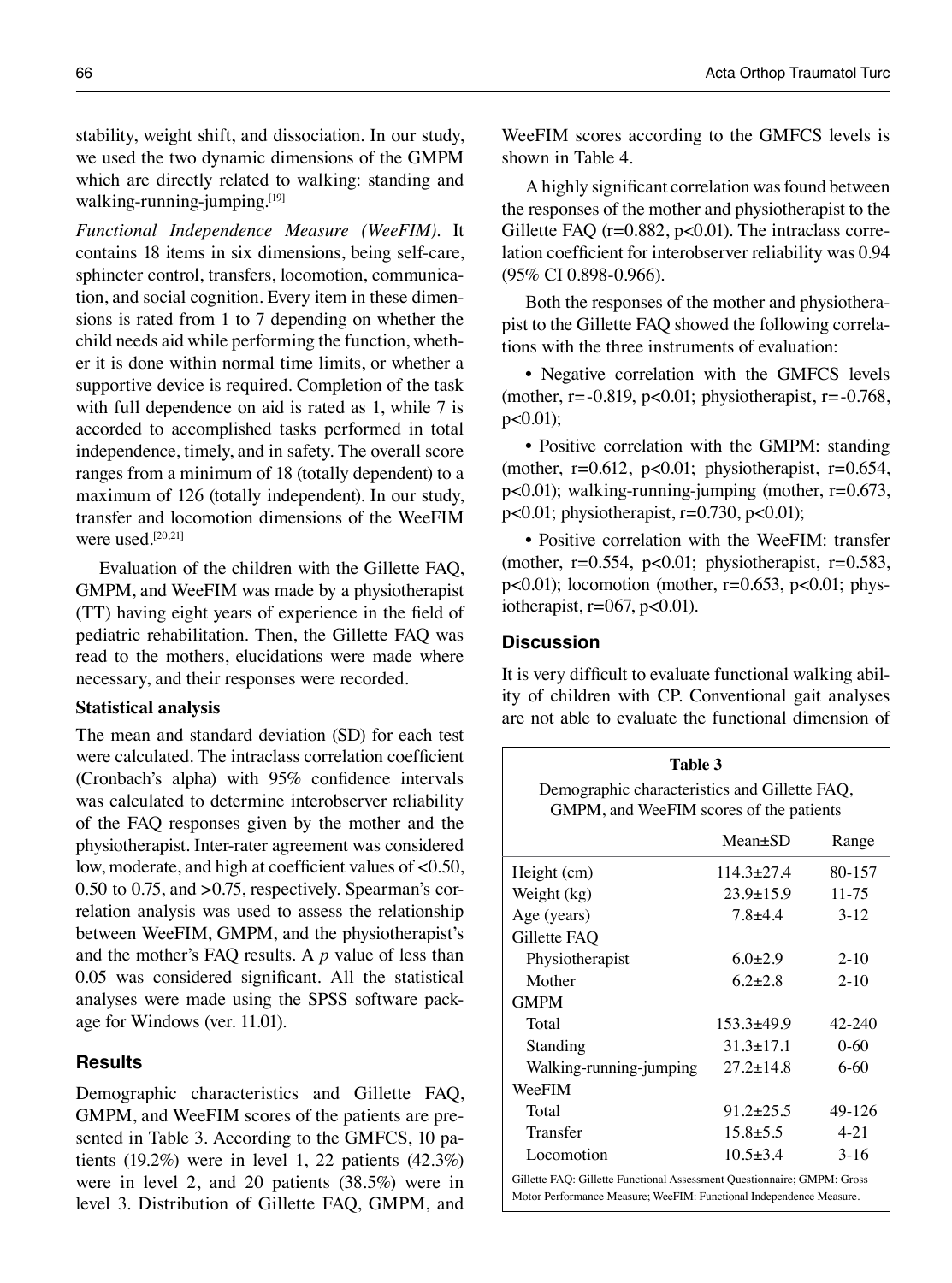| Table 4<br>Gillette FAQ, GMPM, and WeeFIM scores according to the GMFCS levels                                                                        |    |      |                     |          |                 |         |               |                   |                  |         |  |
|-------------------------------------------------------------------------------------------------------------------------------------------------------|----|------|---------------------|----------|-----------------|---------|---------------|-------------------|------------------|---------|--|
|                                                                                                                                                       |    |      | <b>Total WeeFIM</b> |          | Gillette FAG    |         |               | <b>Total GMPM</b> |                  |         |  |
|                                                                                                                                                       |    |      |                     |          | Physiotherapist |         | Mother        |                   |                  |         |  |
| <b>GMFCS</b>                                                                                                                                          | n  | $\%$ | $Mean \pm SD$       | Range    | $Mean \pm SD$   | Range   | Mean±SD Range |                   | $Mean \pm SD$    | Range   |  |
| Level 1                                                                                                                                               | 10 | 19.2 | $120.5 + 7.0$       | 102-126  | $8.9 \pm 1.2$   | $7-10$  | $9.0 \pm 0.8$ | $8 - 10$          | $197.4 + 35.4$   | 150-240 |  |
| Level 2                                                                                                                                               | 22 | 42.3 | $93.2 \pm 22.8$     | $60-126$ | $6.9 \pm 1.7$   | $3-9$   | $7.4 \pm 1.3$ | $5-9$             | $165.8 \pm 36.8$ | 72-212  |  |
| Level 3                                                                                                                                               | 20 | 38.5 | $74.2 + 19.4$       | 49-112   | $4.0 \pm 1.6$   | $2 - 7$ | $3.8 \pm 1.7$ | $2 - 8$           | $117.5+45.0$     | 42-191  |  |
| GMFCS: Gross Motor Function Classification System; Gillette FAQ: Gillette Functional Assessment Questionnaire; GMPM: Gross Motor Performance Measure; |    |      |                     |          |                 |         |               |                   |                  |         |  |

WeeFIM: Functional Independence Measure.

walking, they mainly give information on angular and rotational dimensions of deformity and are not effective to determine the effect of deformity on activities of daily living.[4]

Information derived from the family on daily functions of the patient is crucial both in the evaluation and as a guide to treatment. $[4]$  Information elicited from the family, especially from the mother, is frequently used after orthopedic interventions to record physical and functional improvements in children with developmental disabilities such as CP or myelomeningocele. Thus, expectations of both the child and the family are determined. Since mothers are an important part of the rehabilitation team, we aimed to determine how reliable information they gave on the functional skills of their children when evaluating their children and giving feedback to their physiotherapists. For this purpose, we used the Gillette FAQ, which rates functional walking capacity from 0 to 10 points in spastic diparetic children with CP.

Daltroy et al.<sup>[22]</sup> showed that families having children with chronic and progressive disabilities provided valid and reliable information on functional mobility and walking level of their children in the community. Likewise, Furlong et al.<sup>[14]</sup> reported that administration of the Gillette FAQ to patients' families was quite reasonable. In our study, the intraclass correlation coefficient of the Gillette FAQ for motherphysiotherapist reliability was 0.94. In addition, responses of the mothers and the physiotherapist to the Gillette FAQ were highly correlated. The high level of statistical agreement between the information derived from the mothers and the comment of the physiotherapist suggests that the Gillette FAQ can be used as a reliable instrument when evaluating functional walking in rehabilitation applications.

In functional walking, advanced motor functions of the child such as running, jumping, and walking up and down stairs are also important.<sup>[4]</sup> In our study, standing and walking-running-jumping parameters of the GMPM were highly correlated with both the responses of the mother and physiotherapist to the Gillette FAQ. Viehweger et al.<sup>[23]</sup> found that unstable standing posture and walking and low level of functional skills were associated with a high level of motor activation in children with CP. Several other studies reported a significantly high correlation between the Gillette FAQ and motor functions like standing, running, and jumping. $[1,9,10]$  The finding of a significant correlation between the mother's and physiotherapist's responses to the Gillette FAQ suggests that families can offer quite reasonable evaluations about their children.

In our study, the GMFCS was inversely correlated with the responses of the mother and physiotherapist to the Gillette FAQ. This finding was also reported by other studies.<sup>[24,25]</sup> Amichai et al.<sup>[25]</sup> stated that the presence of an inverse association between the Gillette FAQ and GMFCS was within expectations, in that better walking skills were related to the gross motor function level and low energy expenditure level, the latter being related to the functional level. The Gross Motor Function Classification System rates the motor function at five levels from 1 (best) to 5 (weakest). Our finding of a strong negative correlation between the Gillette FAQ and GMFCS implies that the Gillette FAQ is effective in the differentiation of motor levels.

We also evaluated the relationship between the Gillette FAQ and the transfer and locomotion parameters of the WeeFIM that are thought to be directly related with the walking function. A strong correla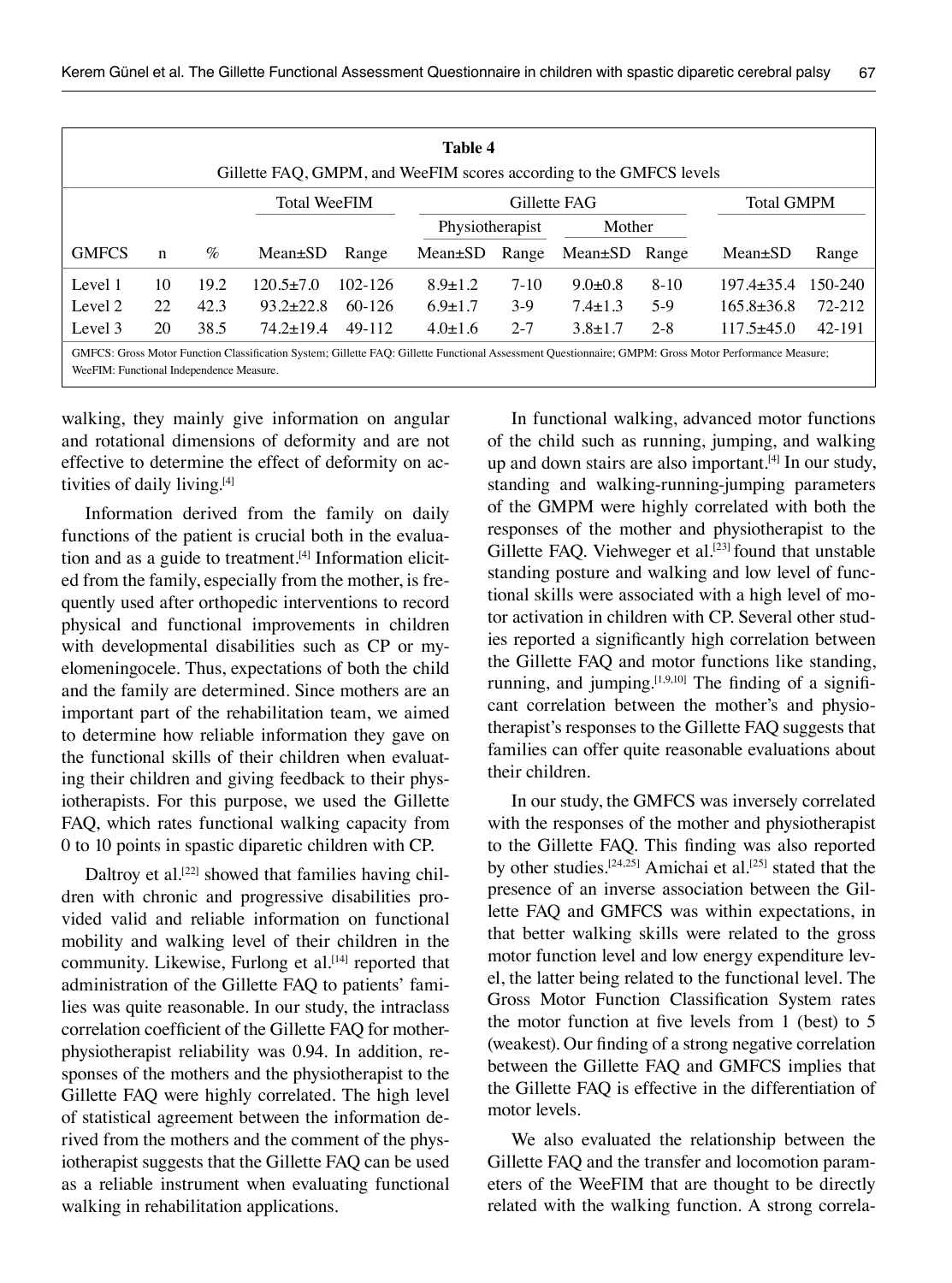tion was found between the responses of the mother and physiotherapist to the Gillette FAQ and the transfer and locomotion dimensions of the WeeFIM. This relationship was also reported in other studies.<sup>[4,9,13]</sup> Tervo et al.<sup>[26]</sup> indicated that the Gillette FAO was good at evaluating the functional changes and ambulation level in children with CP, was effective in determining their mobility in the community, and showed a high correlation with upper extremity function, transfer, and mobility.

The study by Novacheck et al. $[4]$  on the validity and reliability of the Gillette FAQ seems to be the most important study supporting our work in the literature. In children with chronic disabilities, they found a high interobserver reliability (Cronbach's alpha 0.92) for information obtained from families and clinicians. In our study, the Cronbach's alpha value was even higher (0.94). In addition, the statistically significant associations with the GMFCS, transfer and locomotion dimensions of the WeeFIM, and standing and walking-running-jumping dimensions of the GMPM show that the Gillette FAQ is highly compatible with functionality and motor performance levels.

 Evaluation of the functional walking performance affecting daily activities of children with CP has become increasingly important in recent years both for the effectiveness of, and as a guide to, rehabilitation applications. Hence, there is a need for evaluation methods that have proven validity and reliability and accuracy of measuring function, reflect family feedback effectively, and include expectations of both patients and families. In this regard, with participation of the family, the Gillette FAQ is a reliable questionnaire that can be used to evaluate the child's functions in daily life, assess the effectiveness of treatment following long-term rehabilitation applications and orthopedic interventions, and determine changes in functional walking.

The small number of cases and inclusion of only spastic diparetic CP patients may be mentioned as the main limitations of our study. Further studies with inclusion of diverse disability groups and large patient populations are necessary.

## **References**

1. Pirpiris M, Gates PE, McCarthy JJ, D'Astous J, Tylkowksi C, Sanders JO, et al. Function and well-being in ambulatory children with cerebral palsy. J Pediatr Orthop 2006;26:119-24.

- 2. Damiano DL, Laws E, Carmines DV, Abel MF. Relationship of spasticity to knee angular velocity and motion during gait in cerebral palsy. Gait Posture 2006;23:1-8.
- 3. Hagberg B, Hagberg G, Olow I. The changing panorama of cerebral palsy in Sweden 1954-1970. I. Analysis of the general changes. Acta Paediatr Scand 1975;64:187-92.
- 4. Novacheck TF, Stout JL, Tervo R. Reliability and validity of the Gillette Functional Assessment Questionnaire as an outcome measure in children with walking disabilities. J Pediatr Orthop 2000;20:75-81.
- 5. Cardoso ES, Rodrigues BM, Barroso M, Menezes CJ, Lucena RS, Nora DB, et al. Botulinum toxin type A for the treatment of the spastic equinus foot in cerebral palsy. Pediatr Neurol 2006;34:106-9.
- 6. Kerem M, Livanelioğlu A, Topçu M. Effects of Johnstone pressure splints combined with neurodevelopmental therapy on spasticity and cutaneous sensory inputs in spastic cerebral palsy. Dev Med Child Neurol 2001; 43:307-13.
- 7. Kerem-Günel M. Rehabilitation of children with cerebral palsy from a physiotherapist's perspective. [Article in Turkish] Acta Orthop Traumatol Turc 2009;43:173-80.
- 8. Mutlu A, Krosschell K, Spira DG. Treadmill training with partial body-weight support in children with cerebral palsy: a systematic review. Dev Med Child Neurol 2009;51:268-75.
- 9. Sullivan E, Barnes D, Linton JL, Calmes J, Damiano D, Oeffinger D, et al. Relationships among functional outcome measures used for assessing children with ambulatory CP. Dev Med Child Neurol 2007;49:338-44.
- 10. Oeffinger D, Gorton G, Bagley A, Nicholson D, Barnes D, Calmes J, et al. Outcome assessments in children with cerebral palsy, part I: descriptive characteristics of GMFCS Levels I to III. Dev Med Child Neurol 2007;49:172-80.
- 11. Mutlu A, Livanelioğlu A, Günel MK. Reliability of Ashworth and Modified Ashworth scales in children with spastic cerebral palsy. BMC Musculoskelet Disord 2008; 9:44.
- 12. Günel MK, Mutlu A, Tarsuslu T, Livanelioğlu A. Relationship among the Manual Ability Classification System (MACS), the Gross Motor Function Classification System (GMFCS), and the functional status (WeeFIM) in children with spastic cerebral palsy. Eur J Pediatr 2009; 168:477-85.
- 13. Harvey A, Robin J, Morris ME, Graham HK, Baker R. A systematic review of measures of activity limitation for children with cerebral palsy. Dev Med Child Neurol 2008; 50:190-8.
- 14. Furlong W, Barr RD, Feeny D, Yandow S. Patient-focused measures of functional health status and health-related quality of life in pediatric orthopedics: a case study in measurement selection. Health Qual Life Outcomes 2005;3:3.
- 15. Schwartz MH, Rozumalski A. The Gait Deviation Index: